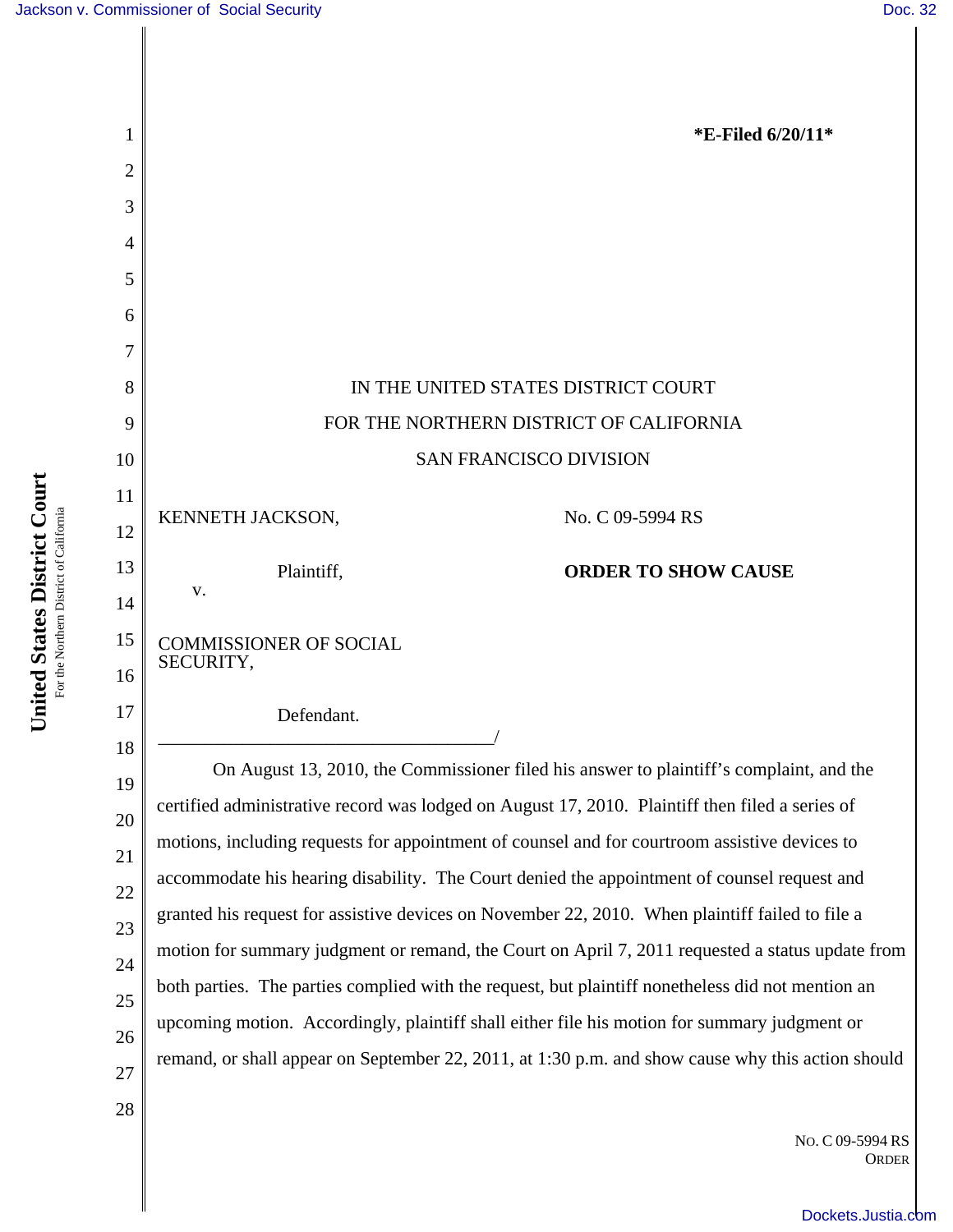**Court** For the Northern District of California For the Northern District of California **States District United** 

 not be dismissed, without prejudice, for failure to prosecute. Upon filing of the motion, this Order to Show Cause shall be moot and the September 22 hearing date shall be vacated.

Plaintiff may wish to seek assistance from the Legal Help Center, a free service of the Volunteer Legal Services Program, by calling 415/782.9000 x8657 or signing up for an appointment on the 15th Floor of the Courthouse, Room 2796. At the Legal Help Center, plaintiff may speak with an attorney who may be able to provide basic legal help but not legal representation.

IT IS SO ORDERED.

 Dated: 6/20/11

 $\mathcal{U}$ 

RICHARD SEEBORG UNITED STATES DISTRICT JUDGE

> NO. C 09-5994 **ORDER**